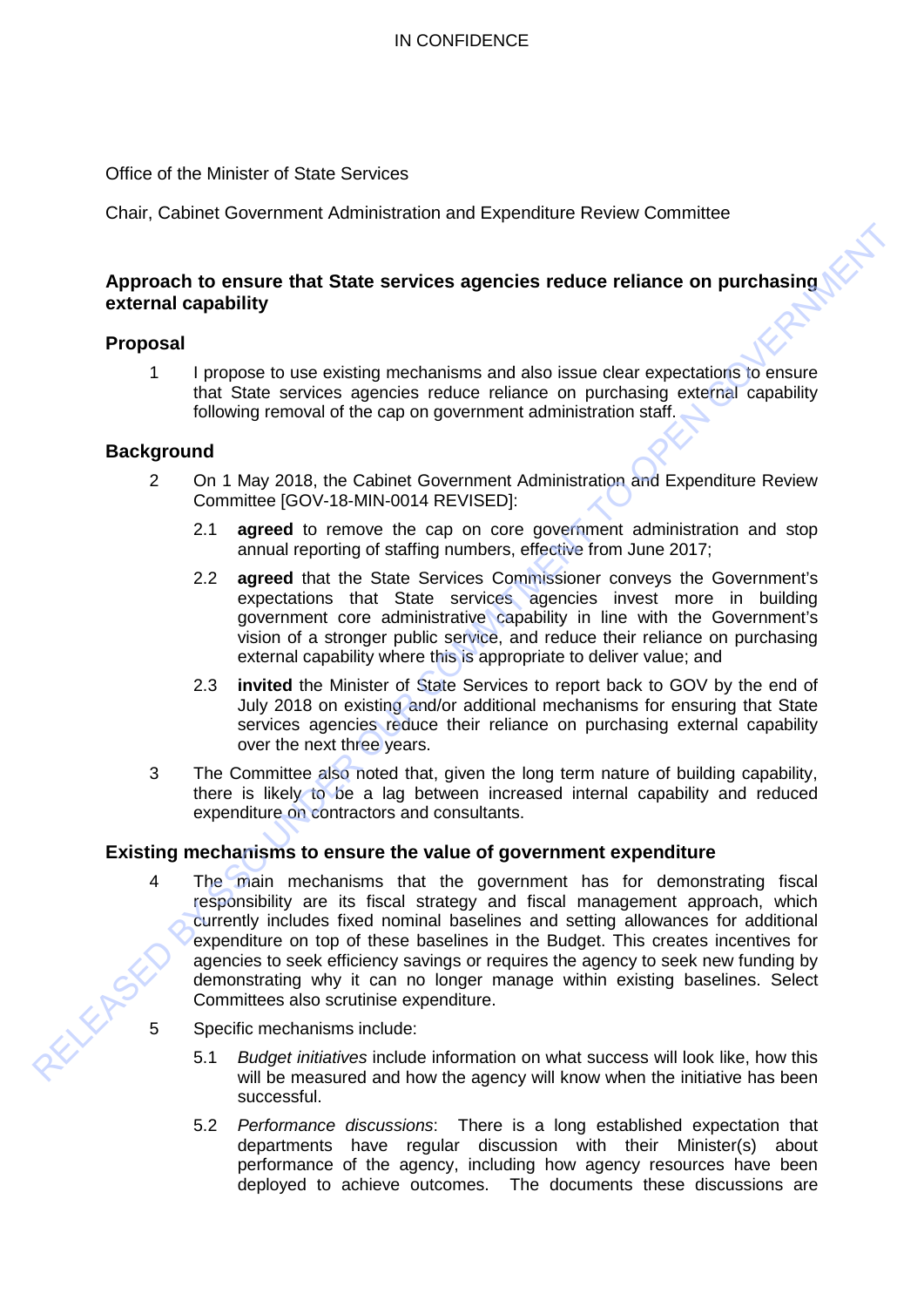based on depend on what the Minister requires, typically including output plans, strategic plans or quarterly progress reports.

- 5.3 *Estimates*: All appropriations are required to set out how performance will be assessed.
- 5.4 *Annual Reports (reporting on appropriations)*: Annual reports are a key source of information on what has been achieved over the last year, based on outcome and output measures.
- 5.5 *Strategic intentions and supporting plans*: Strategic intentions (often produced in Statements of Intent) outline an agency's strategic objectives over the medium-term. This public document is supported by internal strategic plans such as workforce plans.
- 5.6 The Finance and Expenditure Committee, through the *Standard Estimates Questionnaire*, asks departments to advise the total budget of expenditure on external resources such as consultants and contractors; the purpose of any significant expenditure; and why internal resources could not be used. There are often supplementary questions asking for previous year comparisons, numbers of contractors and use of contestable selection processes. The quality of data that agencies provide in response to the questionnaire has been variable, and central agencies are currently working on guidelines to provide greater clarity about expenditure categories and improve consistency in how agencies answer questions. source information on what has been achieved over the last year, based<br>on outcome and output measures.<br>
5.6 Strategic information (other)<br>
produced in Statements of Intern) outline an agency's strategic objectives<br>
produce
	- 6 I expect that Ministers would use each of these mechanisms to ensure that, in making investment decisions, agencies are considering the value of building their own capability rather than buying in external resources, when it makes sense to do so.

## **Conveying expectations for agencies to invest more in building government core administrative capability**

- 7 Our Government has a vision of a stronger public service. This can be achieved, at least in part, by restoring the balance of investment between 'growing our own' capability, and relying on the use of external expertise. The previous government's policy to cap government core administrative staffing shifted the balance towards greater reliance on external capability.
- 8 I have asked the State Services Commissioner to convey this Government's expectations that when making resourcing decisions, agencies will consider taking opportunities to develop the capability of their own staff and reduce reliance on contractors and consultants.
- 9 **I** have also asked the State Services Commissioner to monitor existing data collections to ensure that, over time, a balance between the use of external and internal capability is restored.
- 10 The State Services Commissioner will have ongoing discussions with chief executives about their response to Government expectations, alert me to any concerns he may have, and provide an annual report on progress.

## **Consultation**

11 The Treasury has been consulted on the proposals in this paper. The Department of the Prime Minister and Cabinet has been informed.

# **Financial Implications**

12 Nil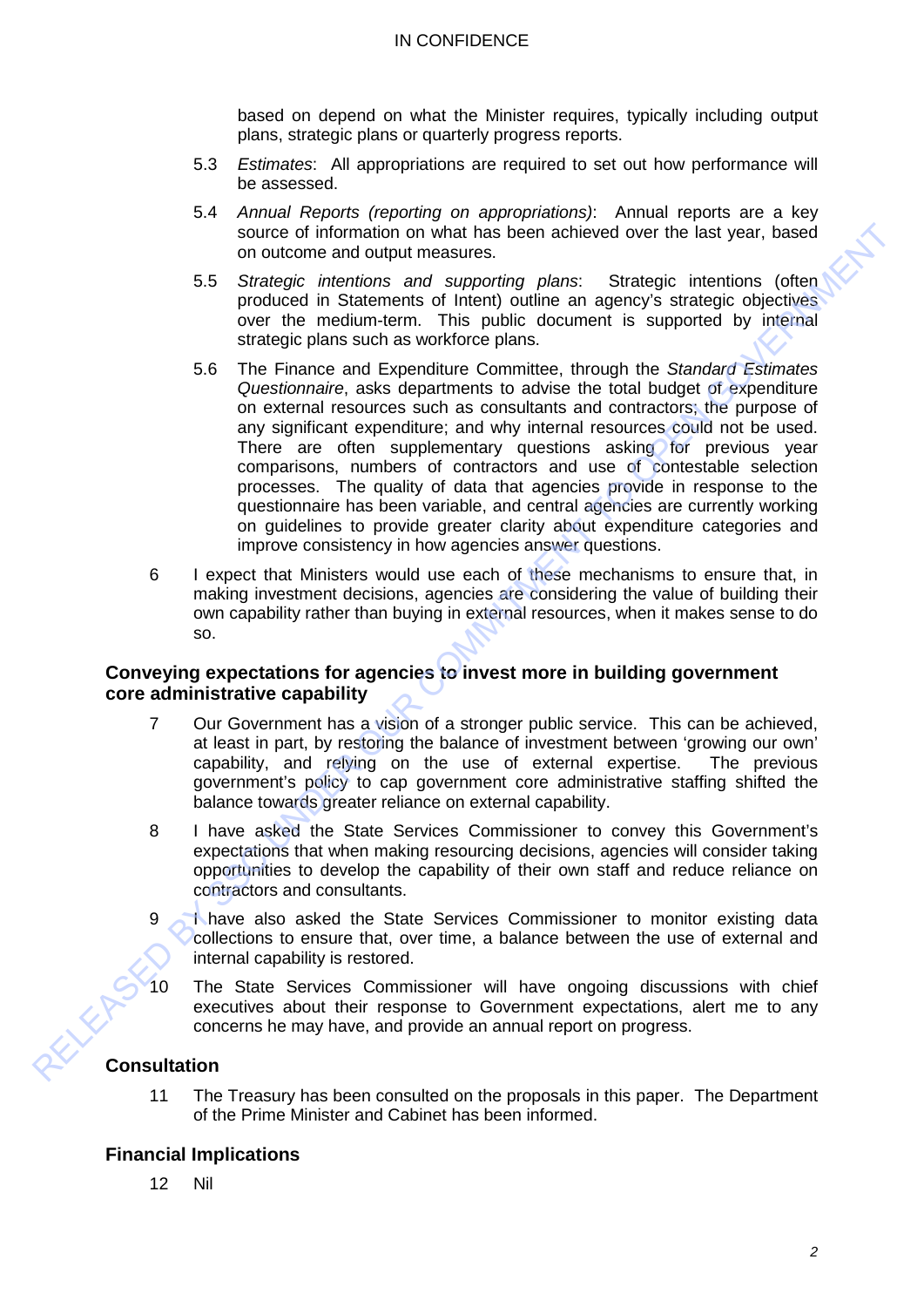## **Human Rights**

13 Nil

### **Legislative Implications**

14 Nil

# **Regulatory Impact Analysis**

15 Not Applicable

**Gender Implications**

16 Nil

## **Disability Perspective**

17 Nil

## **Publicity**

**RELEAS** 

18 SSC will develop a communications package for the Minister of State Services to announce the removal of the cap, and information about how workforce pressures will be managed in the future, including expectations of reduced reliance on contractors and consultants. PER COUR PLANE

#### **Recommendations**

- 19 The Minister recommends that the Committee:
- 1 **note** that On 1 May 2018, the Cabinet Government Administration and Expenditure Review Committee [GOV-18-MIN-0014 REVISED]:
	- 1.1 **agreed** to remove the cap on core government administration and stop annual reporting of staffing numbers, effective from June 2017;
	- 1.2 **agreed** that the State Services Commissioner conveys the Government's expectations that State services agencies invest more in building government core administrative capability in line with the Government's vision of a stronger public service, and reduce their reliance on purchasing external capability where this is appropriate to deliver value; and
	- 1.3 **invited** the Minister of State Services to report back to GOV by the end of July 2018 on existing and/or additional mechanisms for ensuring that State services agencies reduce their reliance on purchasing external capability over the next three years.

2 **note** that Ministers will use existing financial management mechanisms to ensure that, in making investment decisions, agencies are considering the value of building their own capability rather than buying in external resources, when it makes sense to do so

3 **note** that the State Services Commissioner will convey Government expectations that when making resourcing decisions, agencies will consider taking opportunities to develop the capability of their own staff and reduce reliance on contractors and consultants